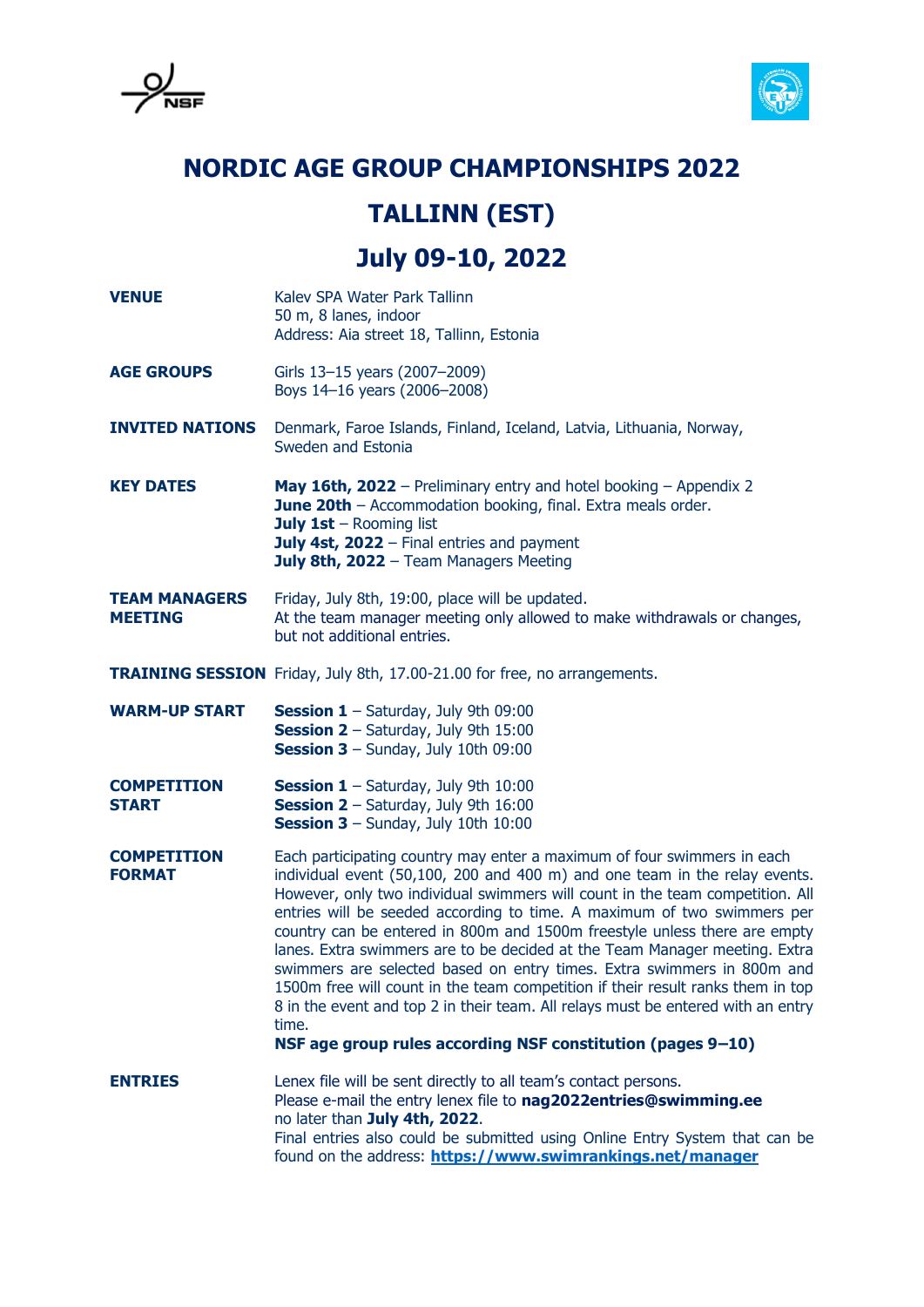



## **COMPETITION PROGRAMME**

| <b>SESSION 1</b>            | <b>SESSION 2</b>            | <b>SESSION 3</b>             |
|-----------------------------|-----------------------------|------------------------------|
| SATURDAY, 10:00             | SATURDAY, 16:00             | <b>SUNDAY, 10:00</b>         |
| 1.800 m Freesyle Girls      | 11. 400 m Ind. Medley Girls | 23. 400 m Freesyle Girls     |
| 2. 1500 m Freestyle Boys    | 12. 400 m Ind. Medley Boys  | 24. 400 m Freesyle Boys      |
| 3. 100 m Freestyle Girls    | 13. 200 m Freestyle Girls   | 25. 200 m Backstroke Girls   |
| 4. 100 m Freestyle Boys     | 14. 200 m Freestyle Boys    | 26. 200 m Backstroke Boys    |
| 5. 200 m Butterfly Girls    | 15. 100 m Backstroke Girls  | 27. 100 m Breaststroke Girls |
| 6. 200 m Butterfly Boys     | 16. 100 m Backstroke Boys   | 28. 100 m Breaststroke Boys  |
| 7. 200 m Breaststroke Girls | 17. 50 m Freestyle Girls    | 29. 200 m Ind. Medley Girls  |
| 8. 200 m Breaststroke Boys  | 18. 50 m Freestyle Boys     | 30. 200 m Ind. Medley Boys   |
| 15 minute break             | 19. 100 m Butterfly Girls   | 15 minute break              |
| 9. 4x100 m Medley Girls     | 20. 100 m Butterfly Boys    | 31. 4x200 m Freestyle Girls  |
| 10. 4x100 m Medley Boys     | 15 minute break             | 32. 4x200 m Freestyle Boys   |
|                             | 21. 4x100 m Freestyle Girls |                              |
|                             | 22. 4x100 m Freestyle Boys  |                              |

**AWARDS** Nordic age group championships (9 countries – NOR, SWE, DEN, FIN, ISL, FAR, EST, LAT, LTU) – swimmers who finish first, second and third in each discipline will be awarded with NSF logo medals, and the same for teams in team events. NSF member and NSF associate member countries can take part in the point competition for teams. The winning team will be awarded with a trophy.

**ACCOMMODATION** All participants live in Kalev SPA hotel, Aia Street 18,Tallinn, www.kalevspa.ee **AND MEALS** Packages (per person): Single room 240 € Twin 160 € Triple 150 € Quadruple 140 € The packages include accommodation for 2 nights (Friday to Sunday) and meals, starting with dinner Friday night and ends with lunch Sunday after the morning session. Possible to add extra night and extra meal.

> Hotel accommodation will be allocated on a first come, first served basis. After submitting your preliminary booking requests, the Estonian Swimming Federation will provide each team direct hotel contact to make your final arrangements on your accommodation, rooming lists and meals. The preliminary booking form must be sent to the Estonian Swimming Federation by email **estswim@swimming.ee** latest by **16.05.22**., final booking latest by **20.06.22,** rooming list latest by **01.07.22.**

**AIRPORTS Tallinn airport – 4,5 km** Direct Flights Copenhagen – Tallinn – Billund Direct Flight Oslo – Tallinn – Oslo Direct Flights Stockholm – Tallinn – Stockholm Direct Flights Helsinki – Tallinn – Helsinki Direct Flights Riga – Tallinn – Riga Direct Flights Vilnius – Tallinn – Vilnius Tram line no. 4 stop is located on the city side of the passenger terminal of

the airport. The journey to the tram stop HOBUJAAMA takes approximately 15 minutes. From HOBUJAAMA tram stop to hotel 700m by walking. For a single trip (2€) you can buy a QR-ticket on the Internet or at the ticket machine located in the waiting hall  $(1.50)$ . The ticket is valid for one hour.